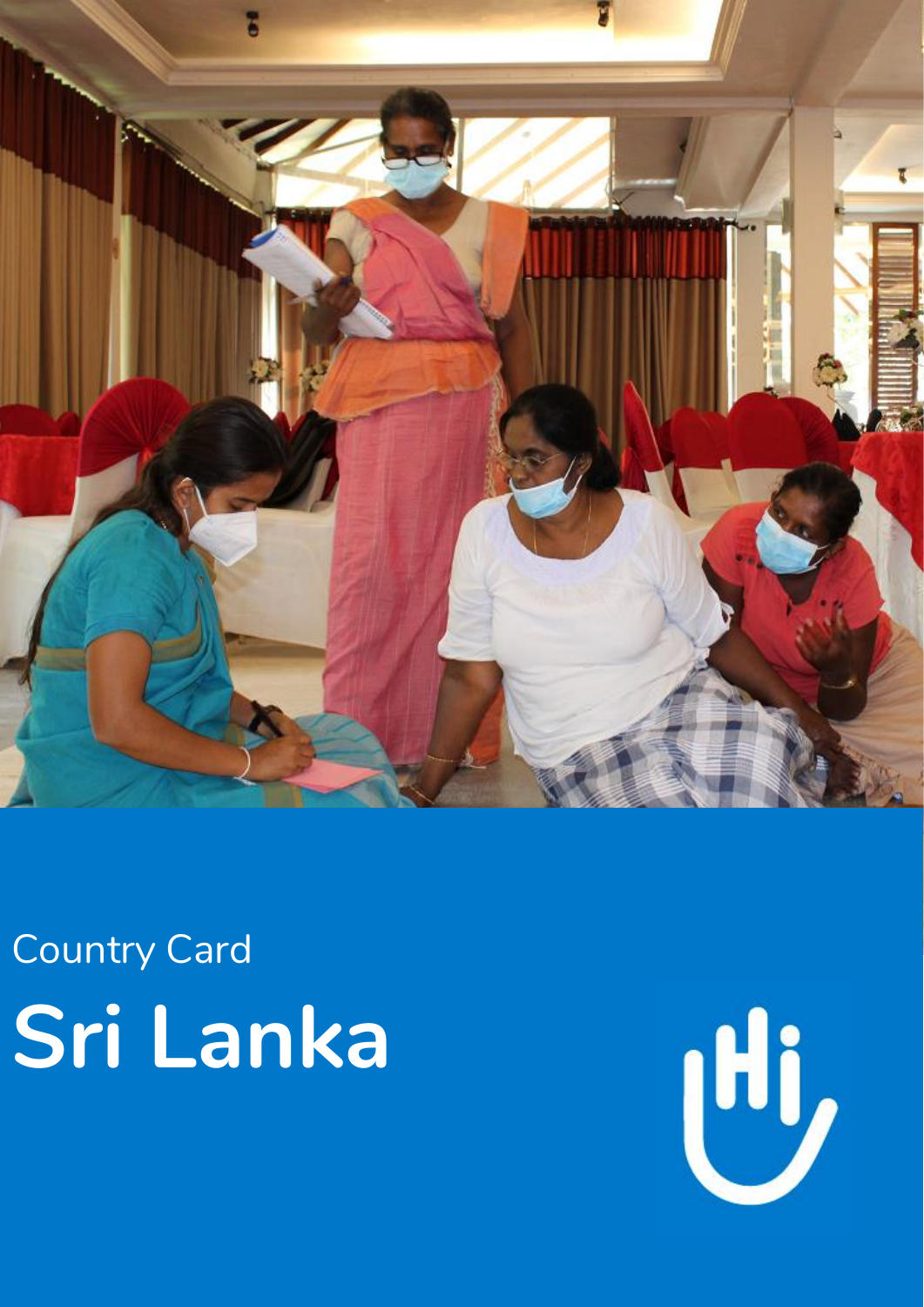$\overline{a}$ 

## **General data of the country**

### **a. General Data**

| Country <sup>1</sup>                  | <b>Sri Lanka</b> | <b>Neighboring country</b><br>(India) | <b>France</b> |
|---------------------------------------|------------------|---------------------------------------|---------------|
| Population                            | 21.919.000       | 1.380.004.385                         | 67.391.582    |
| <b>IHDI</b>                           | 0.78             | 0.65                                  | 0.90          |
| <b>Maternal</b><br>mortality          | 36               | 145                                   | 8             |
| Gender<br><b>Development</b><br>Index | 0.955            | 0.820                                 | 0.987         |
| Population<br>under HCR<br>mandate    | 800              | 195.891                               | 368,352       |
| <b>INFORM</b><br>index                | 3.8              | 5.4                                   | 2.2           |
| <b>Fragile State</b><br>Index         | 81.80            | 75.31                                 | 30.48         |
| <b>GINI Index</b>                     | 41               | 35.7                                  | 31.6          |
| <b>Public Social</b><br>Protection    | 6.5              | 2.7                                   | 31.7          |

### **b. Humanitarian law instruments ratified by the country**

| Humanitarian law instruments                                       | <b>Status</b> |
|--------------------------------------------------------------------|---------------|
| <b>Mine Ban Treaty</b>                                             | Accessed 2017 |
| Convention on Cluster Munitions                                    | Accessed 2018 |
| UN Convention on the Rights of<br><b>Persons with Disabilities</b> | Ratified 2016 |

<sup>&</sup>lt;sup>1</sup> [https://hinside.hi.org/intranet/jcms/pl1\\_2540344/fr/2020-update-country-indicators-2ndary-data-/-donnees-secondaires](https://hinside.hi.org/intranet/jcms/pl1_2540344/fr/2020-update-country-indicators-2ndary-data-/-donnees-secondaires-mises-a-jour)[mises-a-jour](https://hinside.hi.org/intranet/jcms/pl1_2540344/fr/2020-update-country-indicators-2ndary-data-/-donnees-secondaires-mises-a-jour)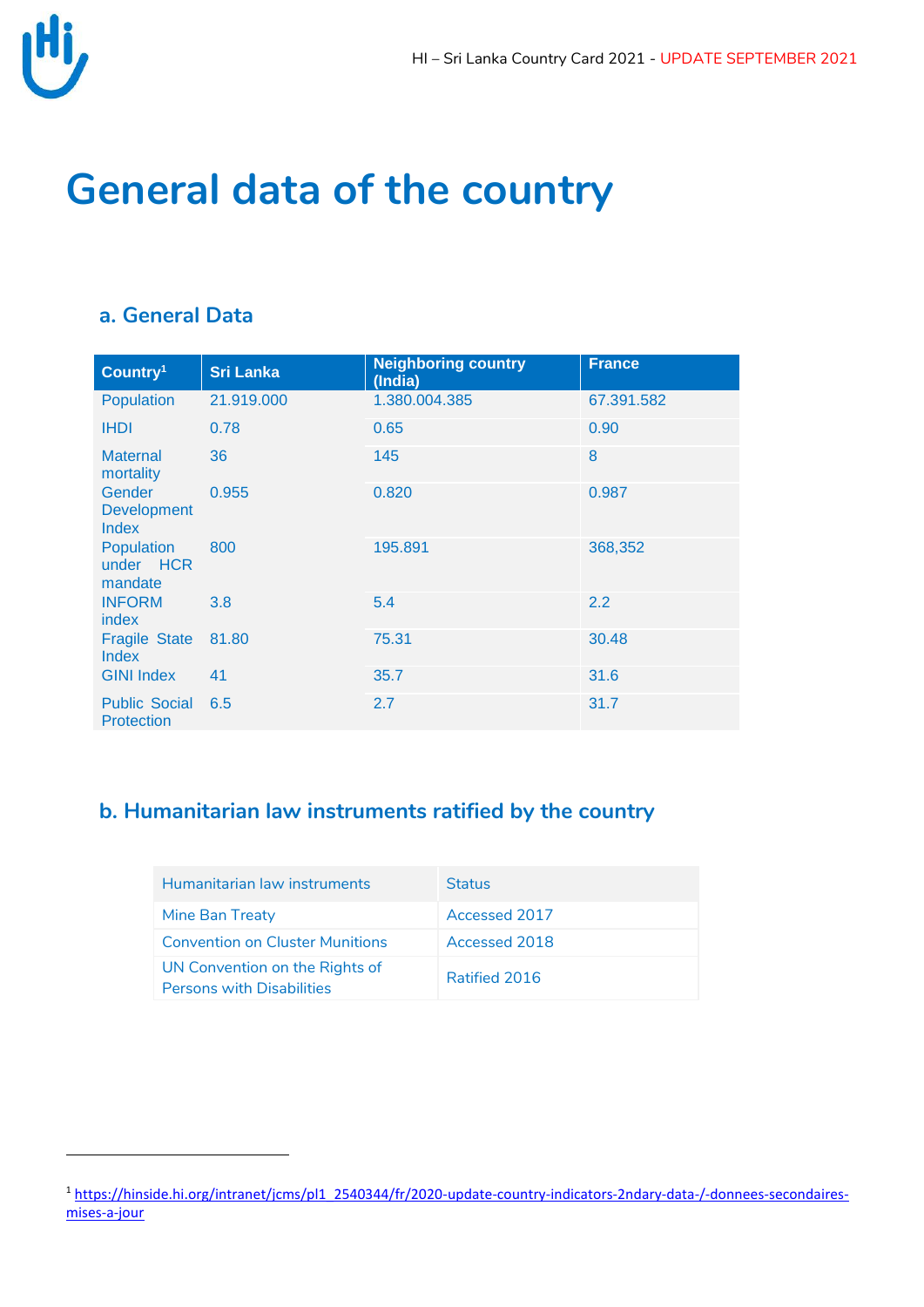### **c. Geopolitical analysis**

#### **1 - Social/cultural/demographic elements**

Sri Lanka is a South Asian island in the Indian Ocean. The climate is tropical with northeast monsoon from December–March and southwest monsoon form June to October. The area of 65,610 sq.km is mostly flat with mountains in the southern and central part of the country. 20.7% of the land is arable, 30% are forests. The population of 21,803,000 (2018) is concentrated within the wet zone in the southwest, urban centers along the east coast and on the Jaffna peninsula.

Persisting cultural attitudes relating disability to a punishment for past sins and a burden influence the dominantly charity-based discourse on matters related to Persons with Disabilities. The attitudinal barriers play a major role in stagnation of policies and regulations. They further frustrate the accessibility, inclusivity and participation of Persons with Disabilities in different spheres such as employment.

#### **2 - Political Scenario**

Since 1802 the country was British crown colony, until independence in 1948. In 1972, it changed its name from Ceylon to Sri Lanka. The Democratic Socialist Republic of Sri Lanka is a presidential republic with 9 Provinces, 25 Districts and 331 Divisions split into approx. 14.000 Grama Niladhari divisions. Whereby the political system is considered democratic, the political culture is not. The political culture seems to be determined by centralization, hierarchy and authority.

#### **3 - Economic elements**

Sri Lanka's Gross Domestic Product (GPD) has been decreasing since 2015 (5%) up to 2019 (2.2%). Agriculture accounts for approximately 21% of the gross domestic product and employs 38% of the workforce. Manufacturing industries account for approximately 19% of the gross domestic product and employ about 17% of the workforce. The service sector is the largest of the Sri Lanka economy, employing 45% of the workforce and contributing roughly 60% of GDP. Sri Lanka's economic is import-dependent, the balance of trade is usually negative with a widening trade deficit. Remittances from emigrants accounted for approximately 8% of the GDP in 2019 (USD 6.7 billion in 2019). The inflation rate is 4.6% in 2020.

In reaction to the COVID 19 pandemic, the Government of Sri Lanka took early measures to prevent the spread of the virus by instituting curfews and social distancing measures, activating testing and quarantine procedures, delivering food and maintaining essential services, and suspending incoming passenger flights. Sri Lanka succeeded in limiting its COVID-19 caseload to 3.363 confirmed cases and 13 deaths as of the 29/09/2020. However, Sri Lanka's graduation to upper middle-income status in 2019 has likely been affected by socio-economic impacts of COVID-19. The living wage of a family is in average 42700LKR/month (225€). Prior to the crisis, the majority of the population in Sri Lanka were living on low incomes. 36% of the population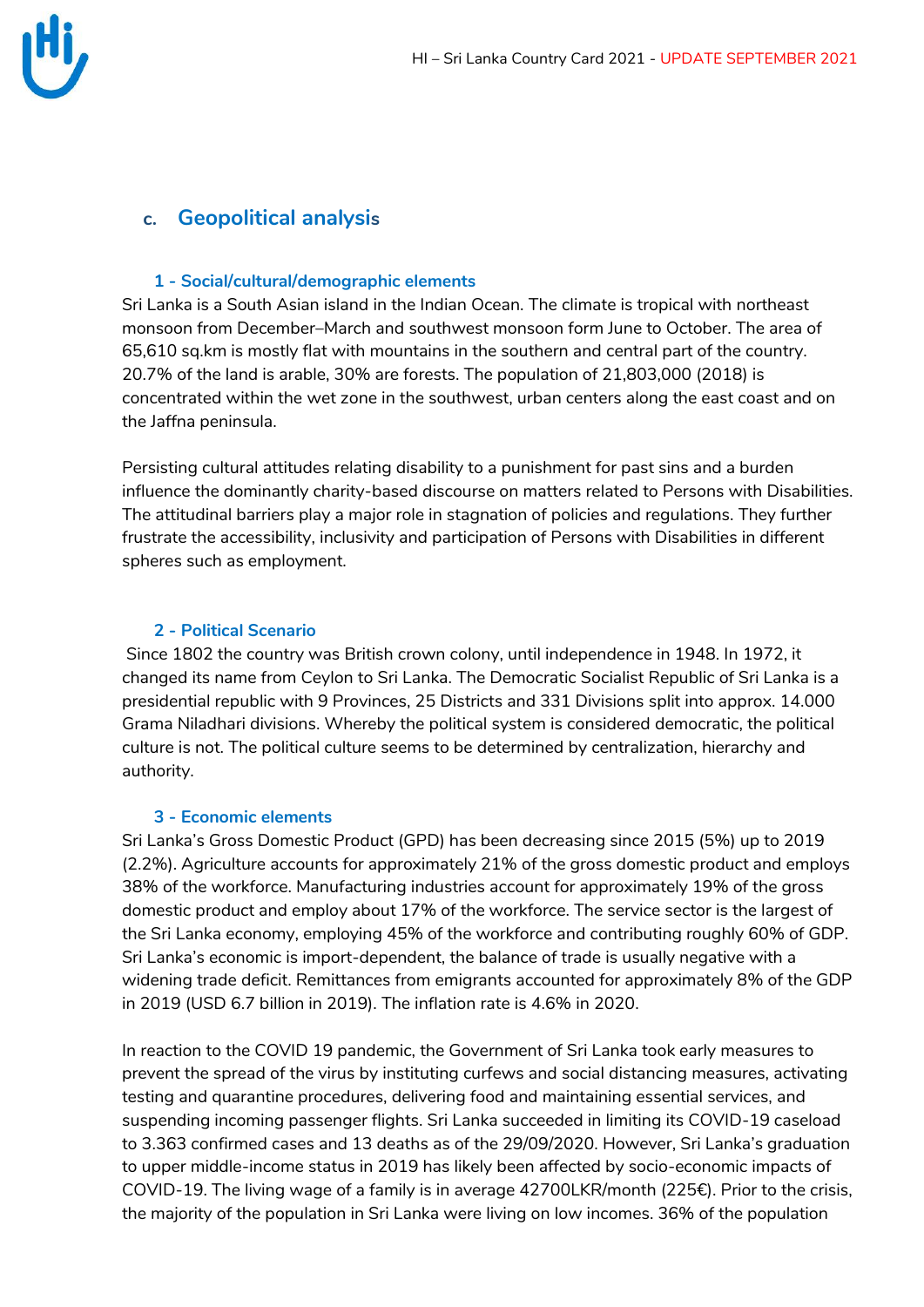

was living on less than USD \$1.90 per day while 74% was living on less than USD \$3.40 per day. The districts of Mullaitivu, Mannar, Kilinochchi, Batticaloa and Moneragala are considered pockets of severe poverty

During early September, Sri Lankan government has announced economic emergency amid rising food prices, a depreciating currency and rapidly depleting forex reserve. President Gotabaya Rajapaksa has called the army to manage the crisis by rationing the supply of various essential goods. Initial analysis says that a number of factors has contributed to this crisis. Tourism industry which brings 10% of country's GDP is hit hard by the pandemic; as a result forex reserve has dropped drastically. With the supply of foreign exchange drying up, the amount of money that Sri Lankans have had to shell out to purchase the foreign exchange necessary to import goods has risen. So, the value of Sri Lankan rupee has depreciated by around 8% so far this year. It has to be noted that country depends heavily on imports to meet even the basic food supplies. So, the price of food prices has risen in tandem with the depreciating rupee. The government's ban on the use of chemical fertilisers in farming has further aggravated the crisis by dampening agricultural production.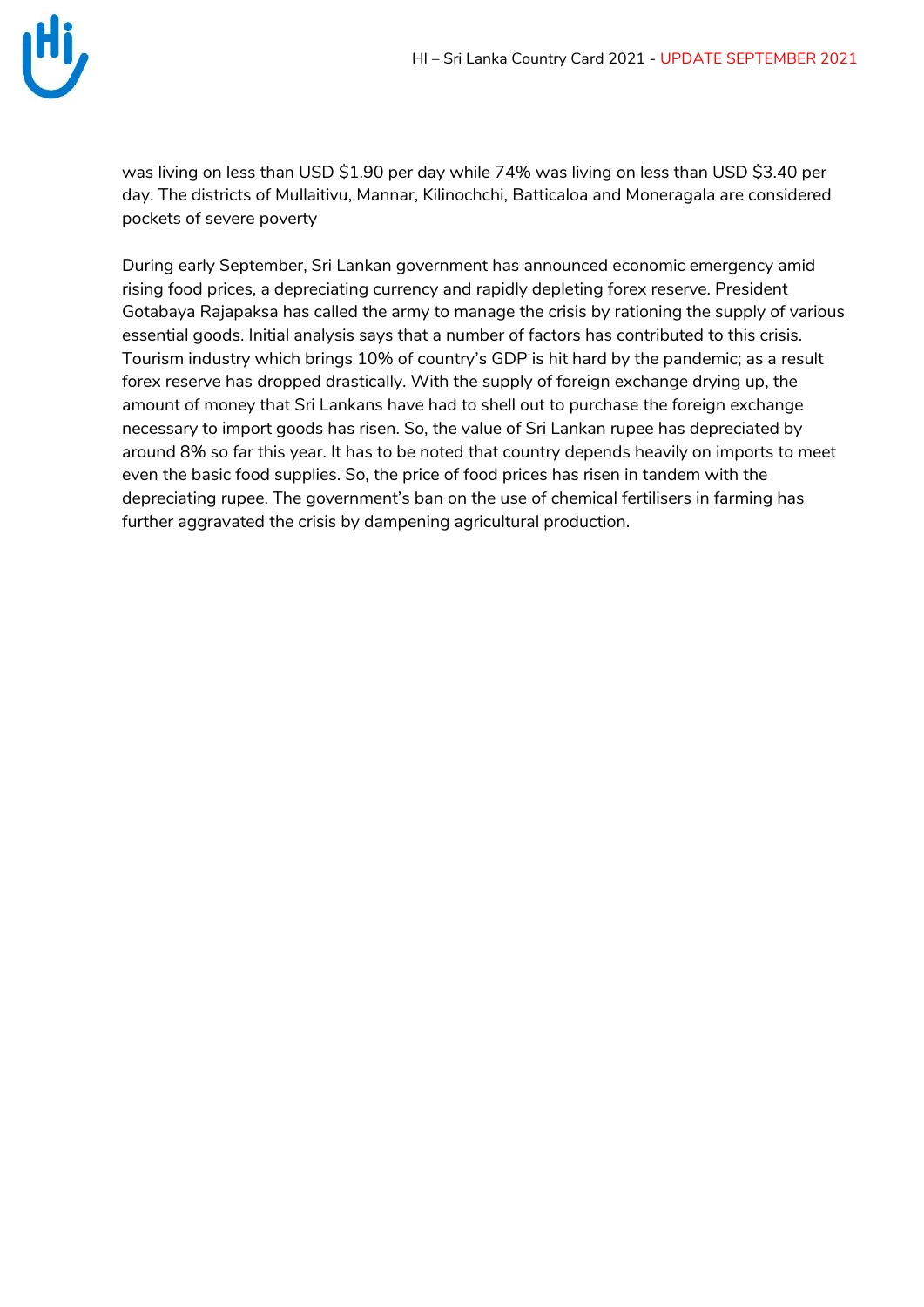

## **HI Team and intervention areas**

#### **The HI Sri Lanka program has 44 staff members**

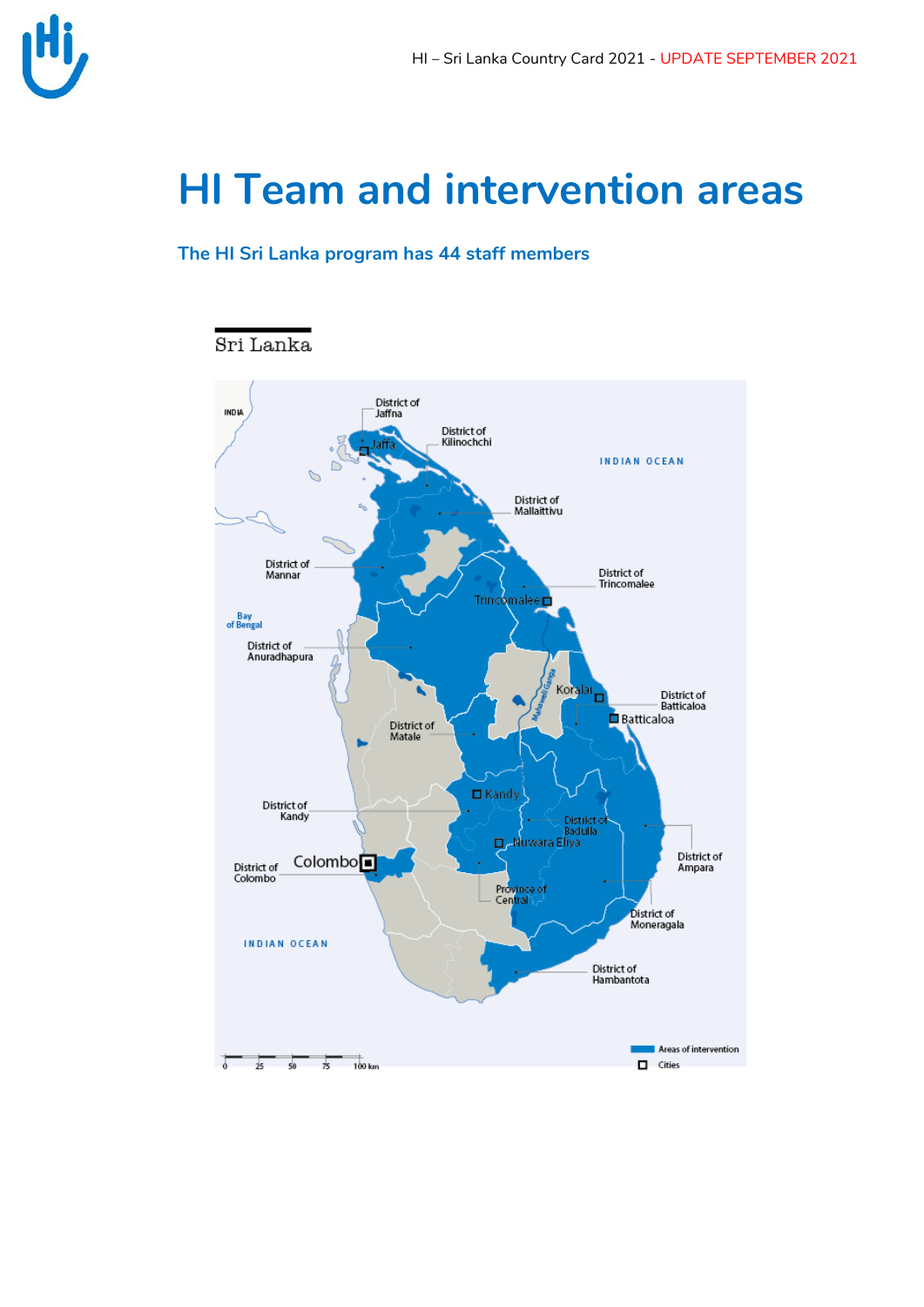### **Summary of HI presence in the country**

HI implemented its first project in Sri Lanka in 1992/1993, focusing on training rehabilitation professionals in Colombo and Jaffna. In 2003, HI developed quality standard procedure for mine clearance, in partnership with UNDP. In 2004, a program for mine survivors in Eastern Sri Lanka was set up. On 26th December 2004 the Tsunami hit Sri Lanka, killing 35,000 people and leaving more than 250,000 homeless. HI consequently focused new project on survivors in Batticaloa, Ampara, Trincomalee and Hambantota districts. With the end of the war in Sri Lanka, HI also shifted operations to the Northern Province, delivering post conflict assistance. Given forced displacement of 300,000 people from Kilinochchi and Mullaitivu to army run camps in Vavuniya, HI started responding to the needs of internally displaced persons (IDPs), through a physical rehabilitation project.

HI made further projects to integrate rehabilitation services to the Public Health system. From 2011, HI broadened its scope of intervention: livelihood, inclusive sports, inclusive Disaster Risk Management, support to rehabilitation professionals and community based rehabilitation stakeholders, etc. Following the coalition government elected in 2015 fresh political will to address structural inequalities and national reconciliation, widely supported by the international community, HI shifted its action to address reconciliation issues, including transitional justice and reducing inequalities via inclusive economic development programming. At the same time, HI started to respond to small and medium natural disasters (floods and drought) with early recovering programming. Rehabilitation activities restarted, in 2017, on a very small scale and focused only on clubfoot treatment thanks to interest from Miracle Feet foundation.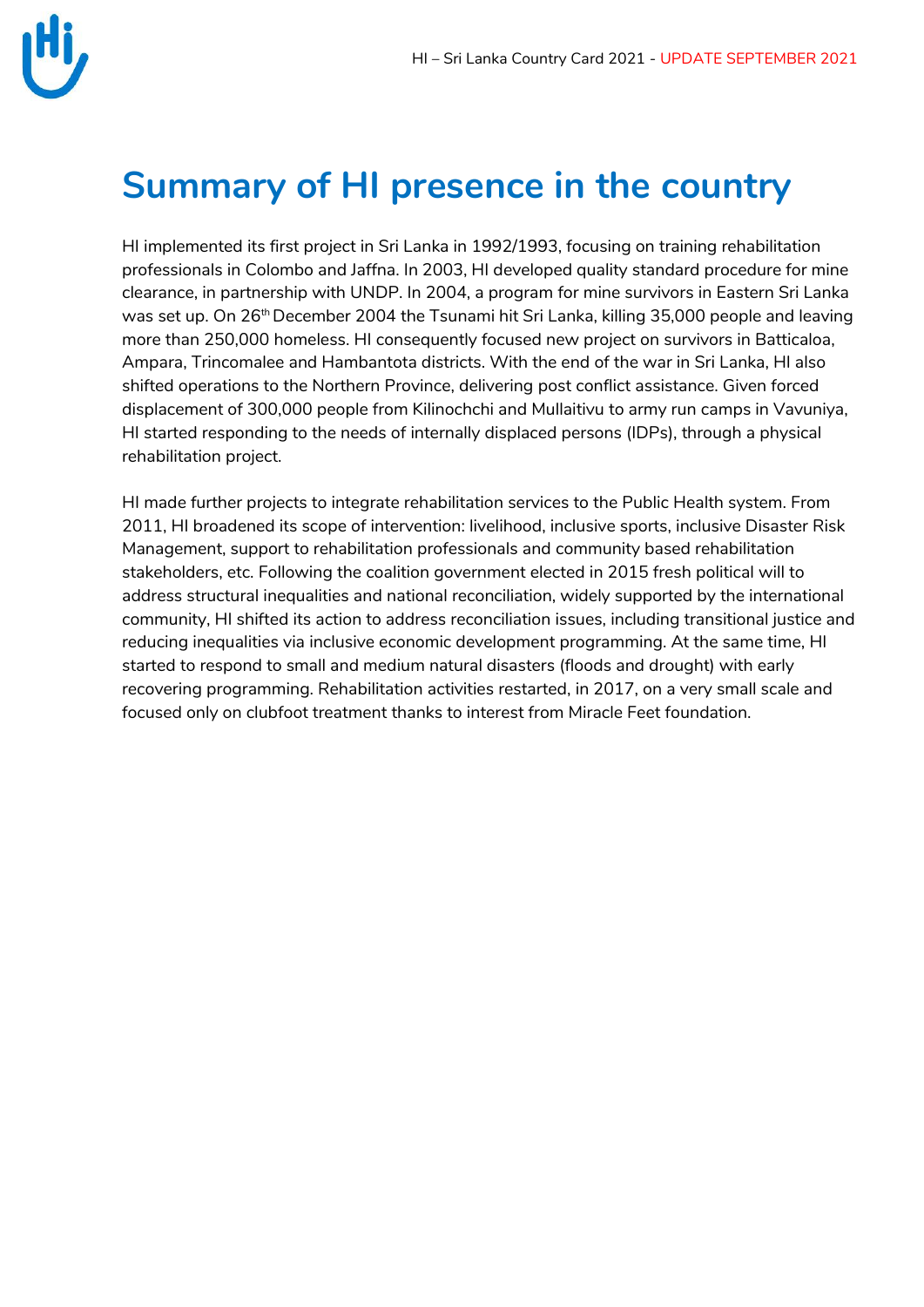

## **Overview on ongoing projects**

Sectors of services where HI conducts projects and focus on beneficiaries and operational partnerships

| Main sectors of<br>intervention                                   | Objective of<br>project in the<br>sector                                    | Main activities                                                                                                                                                                                                                                                                                                                                                                                                                                                                         | <b>Beneficiaries</b>                                                                                                   | Final<br>beneficiaries | <b>Partners</b>                                                                                                                                                                          | Location                                                                | Dates of<br>beginning and<br>end of the<br>project and<br>donors<br>funding it |
|-------------------------------------------------------------------|-----------------------------------------------------------------------------|-----------------------------------------------------------------------------------------------------------------------------------------------------------------------------------------------------------------------------------------------------------------------------------------------------------------------------------------------------------------------------------------------------------------------------------------------------------------------------------------|------------------------------------------------------------------------------------------------------------------------|------------------------|------------------------------------------------------------------------------------------------------------------------------------------------------------------------------------------|-------------------------------------------------------------------------|--------------------------------------------------------------------------------|
| <b>Physical and</b><br><b>Functional</b><br><b>Rehabilitation</b> | Increase access to<br>rehabilitation<br>(clubfoot<br>treatment)<br>services | Equip participating healthcare<br>facilities and their staff to provide<br>high-quality treatment<br>Establish referral links between the<br>community and clubfoot clinics in<br>order to promote the long-term goal<br>of early detection and treatment<br>Link patients and their families to<br>services to increase adherence to<br>treatment protocol<br>Work towards the successful<br>integration of clubfoot treatment into<br>the public health system at a national<br>level | Children born with<br>clubfoot and their<br>parents<br>1416 previously<br>enrolled children<br>and 311 new<br>children |                        | Lady<br>Ridgeway<br><b>Hospital for</b><br>Children<br><b>Batticaloa</b><br>Hospital,<br><b>Kandy Hospital</b><br>Ministry of<br><b>Health</b><br>(MoH), Teachin<br>g Hospital<br>Jaffna | <b>Batticaloa</b><br>Kandy,<br>Colombo,<br>Batticaloa,<br>Kandy, Jaffna | 01/07/2021-<br>30/06/2022<br>(5 <sup>th</sup> phase)<br><b>Miracle Feet</b>    |
| <b>Inclusive</b><br><b>Livelihood</b>                             | To contribute to<br>poverty reduction<br>in Uva and Central                 | SMEs in target values chain, such as<br>local farming, value-addition or retail<br>ones, and including women-led ones<br>are developed                                                                                                                                                                                                                                                                                                                                                  |                                                                                                                        |                        | ACTEDTED,<br><b>CFFFNFT</b><br><b>FIOH</b><br><b>HDO</b>                                                                                                                                 | Nuwara Eliya<br>Matale<br><b>Badulla</b><br>Monragala                   | July 2017 -<br>December<br>2021                                                |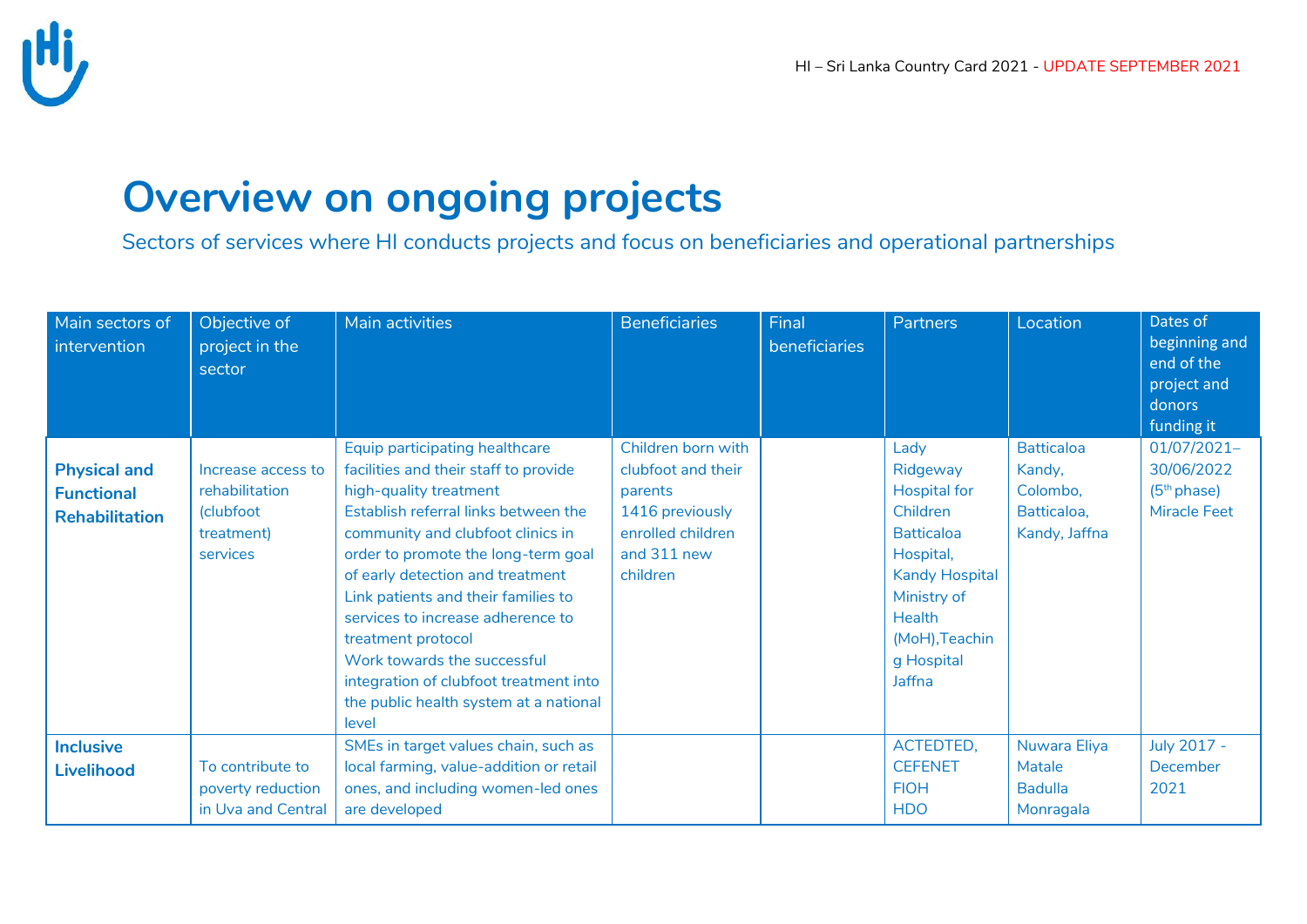|                                                                                           | <b>Provinces of Sri</b><br>Lanka                                                                                                | <b>Local business Development</b><br>Services providers are able to<br>provide SMEs with adequate support<br>to pursue their development<br>CSO, Local authorities and<br>deconcentrated government<br>departments jointly engage in<br>inclusive, resilient and multi-<br>stakeholders economic development                                                                                                                                          |                                                                                                                                                                                                                               | Human<br>Development<br>Organization,<br>Future in our<br>hands |                                                  | <b>UE (DEVCO)</b>                          |
|-------------------------------------------------------------------------------------------|---------------------------------------------------------------------------------------------------------------------------------|-------------------------------------------------------------------------------------------------------------------------------------------------------------------------------------------------------------------------------------------------------------------------------------------------------------------------------------------------------------------------------------------------------------------------------------------------------|-------------------------------------------------------------------------------------------------------------------------------------------------------------------------------------------------------------------------------|-----------------------------------------------------------------|--------------------------------------------------|--------------------------------------------|
|                                                                                           |                                                                                                                                 | governance, thus providing an<br>enabling business environment for<br>target SMEs.                                                                                                                                                                                                                                                                                                                                                                    |                                                                                                                                                                                                                               |                                                                 |                                                  |                                            |
| <b>Inclusive</b><br><b>Livelihood and</b><br><b>Inclusive Local</b><br><b>Development</b> | To contribute to<br>promoting the<br>economic and<br>social<br>participation of<br>vulnerable women<br>in Northern Sri<br>Lanka | District level CSOs have improved<br>knowledge, skills, policies and<br>procedures to include vulnerable<br>women and identify members'<br>livelihood support needs<br>Viluthu, JSAC and the target CSOs<br>are able to support vulnerable people<br>to access provincial governmental<br>livelihood services.<br>Vulnerable women have increased<br>access to markets through CSOs'<br>support to improve connections with<br>other economic actors. | 1000 vulnerable<br>women, 500 CSO<br>members, 1600<br>community<br>members, officials<br>from the<br>government<br>department, 60<br>key provincial<br>officials/politicians,<br>100 company or<br>producer group<br>managers | CAMID,<br>Viluthu, JSAC                                         | Mannar,<br>Jaffna,<br>Kilinochchi,<br>Mullaitivu | $01/1/2018$ -<br>31/12/2021<br>UE (CSO-LA) |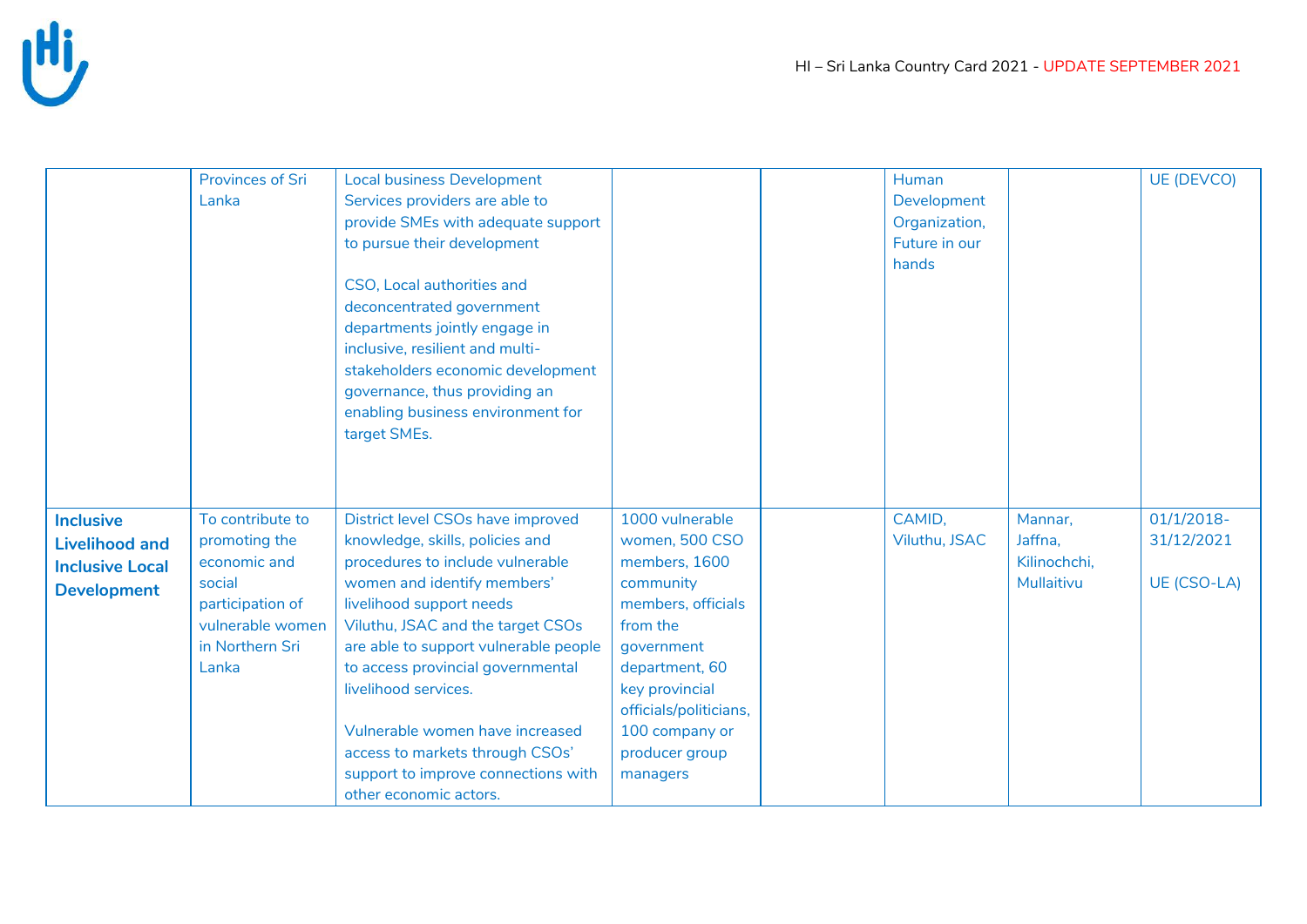| <b>Rights and</b> | <b>Women Led</b>    | Women's groups are empowered to      | Women with and       | Viluthu,    | Ampara,      | $01/01/2020 -$ |
|-------------------|---------------------|--------------------------------------|----------------------|-------------|--------------|----------------|
| policy            | <b>Human Rights</b> | lead awareness-raising campaigns     | without disabilities | Women       | Anuradapura, | 31/12/2021     |
|                   | Promotion           | for informing public opinion and     | and women            | Development | Hambantota,  |                |
|                   | To contribute to    | lobby key decision makers on         | groups in 8          | Centre      | Jaffna,      | UE (EIDHR)     |
|                   | the promotion and   | fundamental freedoms                 | districts of Sri     |             | Mannar,      |                |
|                   | protection of       | Women led activities sensitize       | Lanka, youth         |             | Moneragala,  |                |
|                   | human rights and    | communities and lobby local and      | groups               |             | Trincomalee, |                |
|                   | fundamental         | national government authorities to   |                      |             | Kandy        |                |
|                   | freedoms in Sri     | help promote and protect the         |                      |             |              |                |
|                   | Lanka               | citizens' fundamental freedoms       |                      |             |              |                |
|                   |                     | The youth display an increased       |                      |             |              |                |
|                   |                     | understanding of the role that human |                      |             |              |                |
|                   |                     | rights and fundamental freedoms      |                      |             |              |                |
|                   |                     | play in building a peaceful and      |                      |             |              |                |
|                   |                     | pluralistic society.                 |                      |             |              |                |